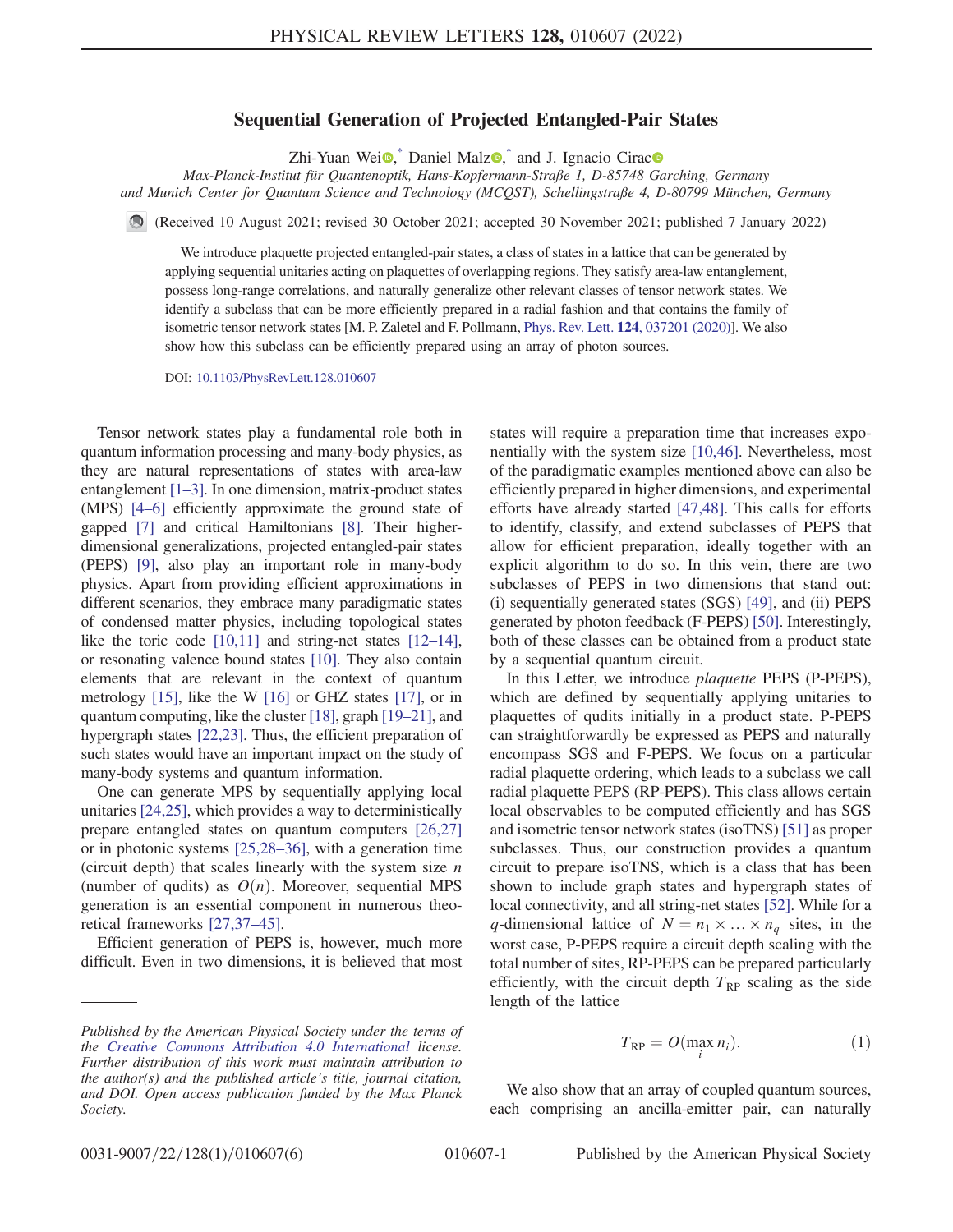produce RP-PEPS of flying qubits or qudits with the same efficient scaling, and prepare F-PEPS with a circuit depth  $O(N)$ . This includes a wide variety of highdimensional states that have been proposed for sequential photon generation [[20](#page-4-25),[35](#page-5-10),[50](#page-5-7)[,53](#page-5-11)–[62](#page-5-12)]. Overall, P-PEPS (RP-PEPS) and their generation protocols apply to photonic systems, and to platforms with matter qubits or qudits like superconducting circuits [[63](#page-5-13)], trapped ions [[64](#page-5-14)], or Rydberg atoms [\[65\]](#page-5-15), where local interactions can be engineered with high precision.

Plaquette PEPS.—For concreteness, we restrict our attention to a two-dimensional lattice of qudits of size  $N = n \times m$ , and the high-dimensional generalization will be discussed in the Supplemental Material (SM) [\[66\]](#page-5-16).

<span id="page-1-1"></span>We define P-PEPS with periodic boundary conditions as the states generated from the product state  $|0\rangle^{\otimes N}$  through sequential application of unitaries to plaquettes of size  $L_p \times L_p$  ( $L_p \ll m$ , n) [cf. Fig. [1\(a\)\]](#page-1-0)

$$
|\psi_{\mathbf{p}}\rangle = \prod_{\mu=1}^{N} \hat{U}_{\vec{v}_{\mu}}|0\rangle^{\otimes N},\tag{2}
$$

where  $\vec{v}_{\mu} = (i_{\mu}, j_{\mu})$  and the unitary  $\hat{U}_{\vec{v}_{\mu}}$  acts on qudits in the square spanning from  $(i_\mu, j_\mu)$  to  $(i_\mu + L_p - 1, j_\mu + L_p - 1)$ , and we identify the rows  $i \pm m \equiv i$  and columns  $j \pm n \equiv j$ .<br>Here the choice of plaquette shape reflects the locality Here, the choice of plaquette shape reflects the locality of the unitaries. The ordering of the unitaries  $P =$  $(\vec{v}_1, \vec{v}_2, \dots, \vec{v}_N)$  fulfils the conditions  $\vec{v}_\mu \neq \vec{v}_\nu$  for  $\mu \neq \nu$ . We show an example of  $P$  in Fig. [1\(b\)](#page-1-0) and call the position of the first unitary  $\vec{v}_1$  the *source point*. To define the state with open boundary conditions, we simply omit gates that act across boundaries.

<span id="page-1-2"></span>P-PEPS is a subclass of PEPS, which are states defined through a network of tensors with one tensor per lattice site [Fig. [1\(c\)\]](#page-1-0), whose virtual indices are contracted with their neighbors. In two dimensions,

$$
|\Psi_{\text{PEPS}}\rangle = \sum_{\{k\}=0}^{d-1} \mathcal{F}_{\text{2D}}(\{B^k_{[i,j]_{lurb}}\})|\{k\}\rangle,\tag{3}
$$

where  $B_{[i,j]|_{lurb}}^k$  is a rank-five tensor on the site  $(i, j)$  that has one physical index  $k$  of dimension  $d$  and four virtual indices l, u, r, b of bond dimension D. The symbol  $\mathcal{F}_{2D}$  denotes the contraction of all virtual indices. To obtain the PEPS representation of P-PEPS, we decompose the plaquette unitaries into projected entangled-pair operators (PEPO) [\[3](#page-4-2)] [cf. Fig. [1\(d\)](#page-1-0)]. This allows one to write the whole sequential circuit as a PEPO, which, applied to a product state, yields a PEPS with bond dimension  $D \le O(d^{L_p^4})$  [[66](#page-5-16)].<br>We are particularly interested in cases where each unitary

We are particularly interested in cases where each unitary overlaps with at least one of the earlier ones, such that they create correlations. The state shown in Fig. [1\(a\)](#page-1-0) is such an example. Sequential circuits with overlapping unitaries

<span id="page-1-0"></span>

FIG. 1. (a) Plaquette PEPS (P-PEPS) are prepared by sequentially applying plaquette unitaries  $\{\hat{U}_{\vec{v}}\}\$  (denoted by the gray squares) of size  $L_p \times L_p$  ( $L_p = 2$  here) to a product state. The source point  $\vec{v}_1$  is marked by a red dot. Periodic and open boundary conditions are distinguished by whether or not the sequence of unitaries contains that act across the boundary (green squares). (b) P-PEPS is determined by the unitaries and their ordering  $P$ . Here, we show an example of  $P$  using a directional string and the numbers from 1 to  $N$ . (c) PEPS are states defined through connected networks of tensors with virtual indices (connected lines) of bond dimension D, and physical indices of dimension  $d$  (sticking out). (d) The plaquette unitaries can be decomposed into PEPO, which lead to a PEPS representation of P-PEPS. (e) Preparation of a radial plaquette PEPS with  $L_p = 2$ . Here, starting from the source point (the red dot), the ordering  $P$ is denoted by the numbers. Such ordering allows one to apply each layer (denoted by the shades of different colors) of unitaries in parallel. The gates in the fifth layer are denoted by gray squares.

efficiently establish correlations between arbitrary locations of the lattice with  $O(N)$  unitaries [[66](#page-5-16)]. This should be contrasted with brick wall circuits [[69](#page-5-17)] that take  $O(N \cdot \max_i n_i)$  unitaries to do so [[66](#page-5-16)]. This implies that P-PEPS offer a more efficient parametrization of states with correlations across the entire system. Moreover, while P-PEPS have area-law entanglement, brick wall circuits that create long-range correlations will, instead, lead to states with volume-law entanglement [[70](#page-5-18)–[72\]](#page-5-19).

Radial plaquette PEPS.—Naively, it takes a circuit depth  $O(N)$  to create a P-PEPS [cf. Eq. [\(2\)\]](#page-1-1). However, some orderings  $P$  allow unitaries to be applied in parallel. A simple example is to arrange the unitaries as a brick wall circuit of depth  $O(L_p^2)$ . Here, we define a subclass<br>of **P PEPS** PPEPS, where starting from the source of P-PEPS, RP-PEPS, where starting from the source point, the positions  $\{\vec{v}_\mu\}$  of the unitaries are ordered such that they can be grouped to multiple layers of commuting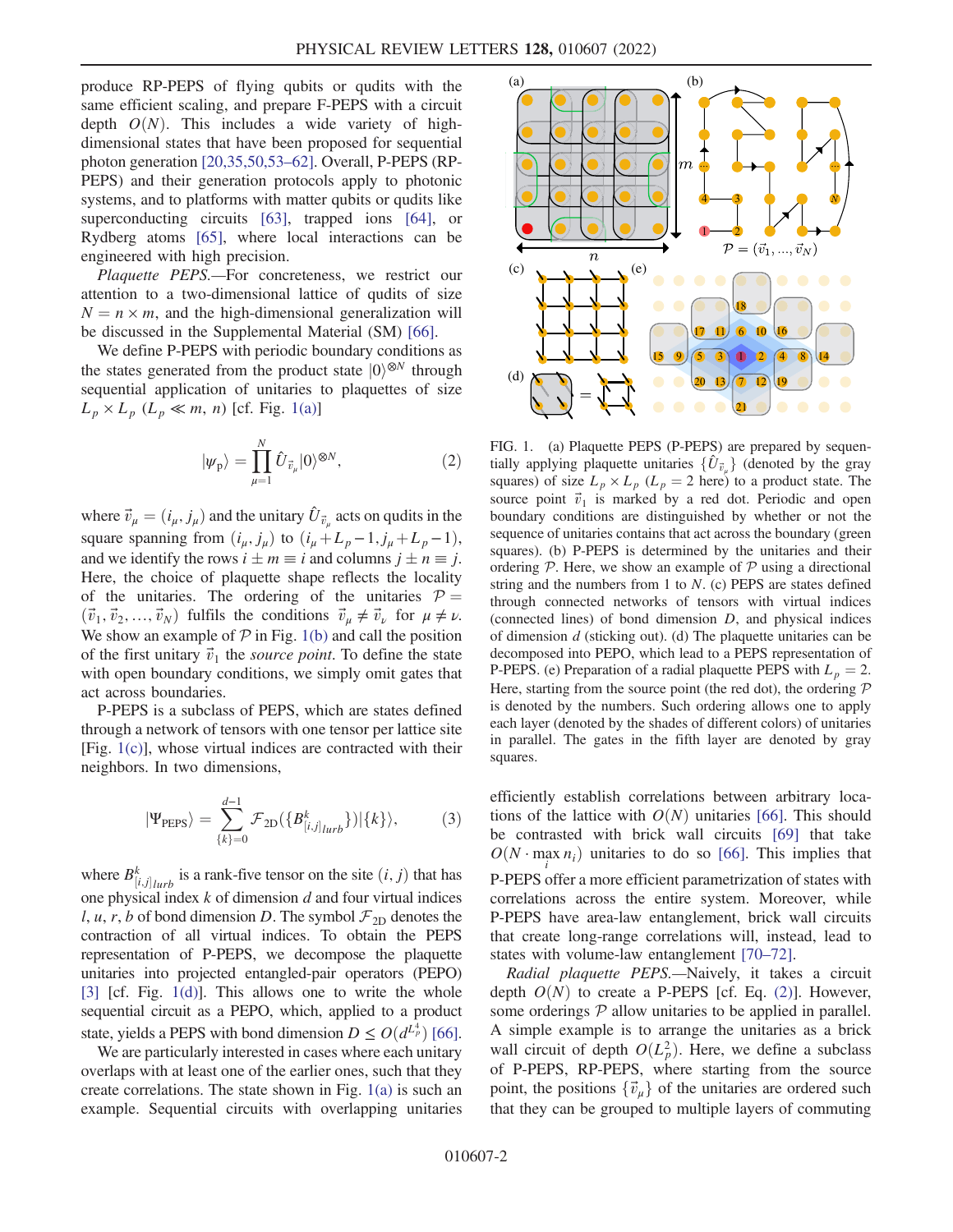unitaries, and each layer acts on the boundary of the existing gate-acted region. An example with  $L_p = 2$  is illustrated in Fig. [1\(e\),](#page-1-0) where the gates are grouped as  $[(1), (2, 3), (4, -7), (8, -13), (14, -21), \ldots]$  (denoted by shades of different colors). To resolve ambiguities in the plaquette order, we choose preferred directions in which the position of the plaquette moves. In Fig.  $1(e)$ , we choose "horizontal first, and positive direction first." The circuit depth of preparing RP-PEPS is asymptotically  $T_{RP} \approx n + L_p m$ , following the scaling as Eq. [\(1\)](#page-0-0). Moreover, RP-PEPS allow efficient computation of expectation values of local observables that are geometrically close to the source point or the line that passes through the source point along the preferred direction, and this generically implies that correlation functions in these regions decay exponentially. This is reminiscent of isoTNS [[51](#page-5-8)].

The above definitions straightforwardly generalize to higher dimensional lattices, where plaquettes become highdimensional cubes [\[66\]](#page-5-16). While the general circuit depth for P-PEPS again scales with N, RP-PEPS obeys Eq. [\(1\).](#page-0-0)

Relation to other families of PEPS.—By definition, P-PEPS can be efficiently prepared, have a PEPS description, and host long-range correlations. Now, we show that P-PEPS naturally encompass other families of PEPS that are prepared sequentially (SGS and F-PEPS), as well as isoTNS (we follow the definition in Ref. [\[51\]](#page-5-8), and see Ref. [[73](#page-5-20)] for a different definition).

SGS [cf. Fig. [2\(a\)](#page-2-0)] are defined in terms of linear sequential circuits comprising unitaries  $\{\hat{V}_{[i,j]}\}\$  of length  $L_p$  acting on rows across qudits whose columns have been prepared in MPS [[49](#page-5-6)]

<span id="page-2-0"></span>

FIG. 2. (a) 2D SGS are constructed by first preparing multiple columns of MPS  $\{|\psi_{MPS}^{\mu}\rangle\}$  with tensors  $\{A\}$ , and then coupling<br>neighboring columns of MPS with linear coquential unitaries  $[\hat{M}]$ neighboring columns of MPS with linear sequential unitaries  $\{\hat{V}\}\$ of length  $L_p$  ( $L_p = 2$ , here). The red dot denotes the source point of the corresponding P-PEPS. (b) The tensor inside the dashed box in (a) can be viewed as two connected two-qudit unitaries and identified as a PEPS tensor. (c) Isometric tensor network states (isoTNS). The red shaded lines (dot) are the orthogonality hypersurfaces (orthogonality center). (d) The isometry condition of the tensor inside the dashed box in (a) and (c).

$$
|\psi_{SGS}\rangle = \prod_{i=1}^{n-s} \prod_{j=1}^m \hat{V}_{[i,j]} \overset{n}{\underset{i'=1}{\otimes}} |\psi'_{MPS}\rangle. \tag{4}
$$

The MPS in each column can be put in canonical form, such that they can be written as linear sequential circuits [\[24](#page-4-20)[,49\]](#page-5-6). This allows us to identify the tensor of the corresponding PEPS as two overlapping  $L_p$ -qudit unitaries [cf. Fig. [2\(b\)](#page-2-0)]. These two unitaries are contained in a  $L_p \times$  $L_p$  plaquette unitary. Thus, each SGS can be written as a RP-PEPS, with the source point at the bottom left of the lattice in the case of Fig. [2\(a\)](#page-2-0).

To be precise, let us denote the class of SGS (RP-PEPS) on an  $n \times m$  lattice with circuit length (plaquette length)  $L_n$ as  $SGS^{L_p}_{n \times m}$  (RP-PEPS $^{L_p}_{n \times m}$ ), we have

$$
SGS_{n\times m}^{L_p} \subset \text{RP-PEPS}_{n\times m}^{L_p}.
$$
 (5)

The tensors of SGS in the bulk satisfy an isometry condition shown in Fig. [2\(d\),](#page-2-0) which is the same condition as is obeyed by the tensors in isoTNS [\[51\]](#page-5-8). Indeed, as we show in the following, these classes are closely related.

isoTNS are PEPS [Eq. [\(3\)\]](#page-1-2) in which all tensors satisfy isometry conditions that depend on their position in the lattice. Specifically, when all incoming indices of a tensor [denoted by incoming arrows in Fig. [2\(c\)](#page-2-0)] and the physical index are contracted with corresponding indices of the complex conjugate of that tensor, the remaining indices yield the identity. For example, the tensor in the dashed box in Fig.  $2(c)$  obeys [cf. Fig.  $2(d)$ ]

<span id="page-2-1"></span>
$$
\sum_{k,ur} B^k_{[i,j]_{lurb}} (B^k_{[i,j]_{l'urb'}})^* = \delta_{bb'} \delta_{ll'}.
$$
 (6)

The red shaded lines in Fig. [2\(c\)](#page-2-0) are called orthogonality hypersurfaces, which only have incoming arrows, and their intersection is the orthogonality center (OC) [[51](#page-5-8)].

One can prepare isoTNS as RP-PEPS, but restricting the unitaries in the bulk to be "L" shaped, as shown in Figs. 3(a1)–[3\(a6\).](#page-3-0) The required three-qudit unitaries can be written as

$$
\hat{B}_{[i,j]} = \sum_{lurb,k} B^k_{[i,j]lurb} |k, r, u\rangle\langle l, b, 0|,
$$
\n(7)

where  $|k, r, u\rangle \equiv |k_{[i,j]}, r_{[i,j+1]}, u_{[i+1,j+1]}\rangle$ , and the tensor  $B_{[i,j]_{lurb}}^k$  automatically satisfies the isometry condition Eq. [\(6\).](#page-2-1) Thus, each unitary creates an isoTNS site  $[cf. Fig. 3(b)].$  $[cf. Fig. 3(b)].$  $[cf. Fig. 3(b)].$ 

Sequentially applying the gates shown in Figs. 3(a1)–[3\(a6\)](#page-3-0) gives rise to the tensor contraction pattern shown in Fig.  $3(a7)$ , which represents an arbitrary isoTNS with OC in the corner. The generated isoTNS has bond dimension  $d$  and physical dimension  $d$ , except at the right boundary, where two sites of each row are combined to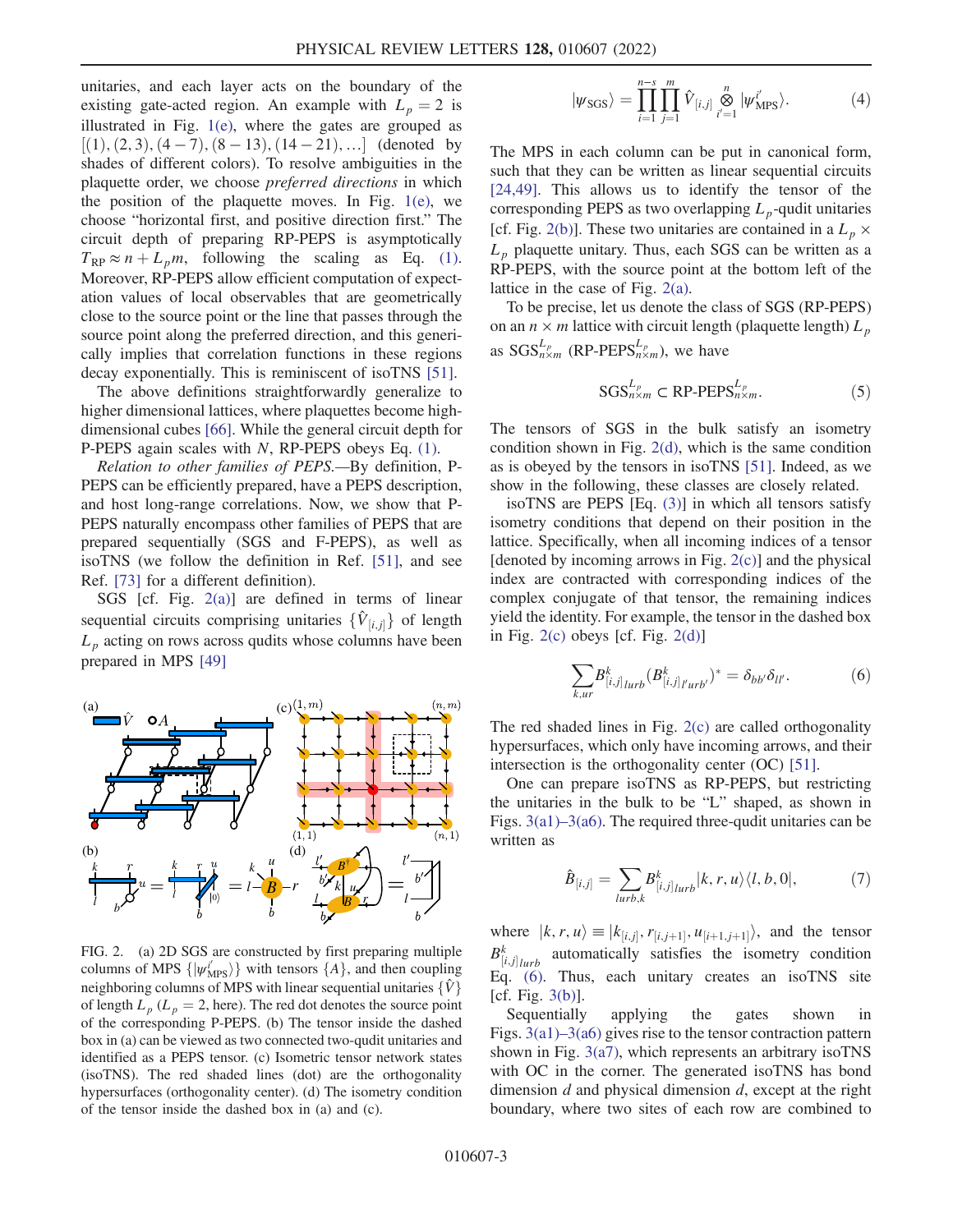<span id="page-3-0"></span>

FIG. 3. Radial preparation of isoTNS. (a) The protocol starts from an initial state  $|0\rangle^{\otimes N}$ , and we sequentially apply three-qudit unitaries that couple neighboring qudits vertically and horizontally following the order in steps 1–6. Each unitary becomes a tensor of the resulting PEPS at the location indicated by the index sticking out. The dashed lines are guiding lines to indicate the connection to previously applied unitary blocks. At the end (4–6), we group the sites of the last two columns (dashed boxes) to satisfy the isometry conditions. This circuit can prepare arbitrary isoTNS [cf. Fig. [2\(c\)\]](#page-2-0) of the geometry shown in step 7, with bond dimension  $d$ , and physical dimension  $d$ . (b) Each three-qudit unitary can be identified as an isoTNS tensor, which satisfies the isometry condition Eq. [\(6\).](#page-2-1)

form a site with physical dimension  $d^2$ . Note that arbitrary isoTNS of that geometry with a uniform physical dimension can be embedded in that state by setting the rightmost qudits to zero and treating them as ancillas. Moreover, it is clear from Fig. [3\(a\)](#page-3-0) that the circuit depth for preparing isoTNS is  $T_{\text{iso}} \approx n + m$ . In the SM [\[66\]](#page-5-16), we show that: (i) by extending the indices of L-shaped unitaries to  $2s + 1$ qudits with  $s = \lceil \log_d D \rceil$  and changing the source point of the RP-PEPS, isoTNS with arbitrary bond dimension D and with OC in the bulk can be prepared. (ii) This protocol can be generalized to prepare isoTNS of higher dimensions. Therefore, isoTNS on arbitrary lattices (of size  $n_1 \times \ldots \times n_q$ ) admit exact representations as sequential quantum circuits, with the circuit depth scaling as

$$
T_{\rm iso} \approx \sum_{i=1}^{q} n_i. \tag{8}
$$

The above observation shows that isoTNS ⊂ RP-PEPS. A similar relation also holds between F-PEPS [\[50](#page-5-7)] and P-PEPS, that F-PEPS  $\subset$  P-PEPS. Here, F-PEPS is understood as a generalizationto qudits and with arbitrary photon feedback. F-PEPS can be viewed as isoTNS on a lattice with different connectivity [\[50\]](#page-5-7). If we denote iso  $TNS_{n\times m}^{D,d}$  (F-PEPS $_{n\times m}^{D,d}$ ) as the class of isoTNS (F-PEPS) on a  $n \times m$  lattice with bond dimension  $D$  and physical dimension  $d$ , we prove in the SM [\[66](#page-5-16)] that isoTNS (F-PEPS) are contained in RP-PEPS (P-PEPS) with a slightly larger lattice

$$
\text{isoTNS}_{n\times m}^{D,d} \subset \text{RP-PEPS}_{(n+2s)\times(m+2s)}^{2s+1},\tag{9}
$$

$$
\text{F-PEPS}_{n\times m}^{D,d} \subset \text{P-PEPS}_{(n+s)\times(m+s)}^{2s+1}.\tag{10}
$$

Having established that both SGS and isoTNS are RP-PEPS with L-shaped unitaries, we note that SGS have a further condition on the unitaries, namely that they can be decomposed into two unitaries corresponding to the two arms of the L [see Fig. [2\(b\)\]](#page-2-0), which indicates that SGS are a subclass of isoTNS. This has direct consequences for the states. While in SGS, local observables can efficiently be calculated anywhere in the lattice, in isoTNS, this requires shifting the OC, which can only be done approximately. Their precise relation is [\[66\]](#page-5-16)

$$
SGS_{n\times m}^{L_p} \subset \text{isoTNS}_{n\times m}^{d^{L_p(L_p-1)},d}.\tag{11}
$$

Finally, we note that, since the isometry of the PEPS tensors derives directly from the unitarity of the preparation circuit, we further show that RP-PEPS can be expressed as isoTNS on lattices with unusual connectivities [[66](#page-5-16)].

Generating RP-PEPS of flying qubits or qudits.— Reference [\[24](#page-4-20)] introduces a protocol to prepare arbitrary photonic MPS of bond dimension D and physical dimension d using a photon source comprising a D-level ancilla  $A_1$  and a  $d$ -level emitter  $E_1$ . The MPS is prepared by repeatedly applying a unitary on the joint ancilla-emitter system, followed by swapping the emitter state into a flying photon, defined in terms of the photon emission isometry  $M_{\text{ph}}$ 

<span id="page-3-2"></span>
$$
M_{\text{ph}}:|k\rangle_d \to |0\rangle_d |k\rangle_{\text{ph}}, \qquad k \in (0, ..., d-1). \tag{12}
$$

Now, we extend the above protocol by considering an array of m sequential photon sources coupled to each other as shown in Fig. [4](#page-3-1) and show that photonic RP-PEPS can be prepared with this setup.

The protocol is shown in Fig. [4.](#page-3-1) Here, we assume each ancilla has a dimension  $D = d^{L_p-1}$ , so it can be thought of as  $L_p - 1$  qudits. Starting with the ancillas  $\{A_i\}$  and emitters  ${E_i}$  in their ground state  $|\varphi_0\rangle = |0_{\{A_i\}}\rangle \otimes |0_{\{E_i\}}\rangle$ , in the step to prepare the  $(i, j)$ -th site of the RP-PEPS, first, we

<span id="page-3-1"></span>

FIG. 4. Generation of photonic RP-PEPS using an array of coupled sequential photon sources. (a) In the preparation of the [*i*, *j*]-th RP-PEPS site, we apply a unitary  $\hat{U}_{[i,j]}$  followed by a photon emission  $M_{ph}^i$  of the emitter  $E_j$ . After the initial steps (1) and (2), steps (3) and (4) will be repeated. (b) At the end of the protocol, we swap the excitations on the ancillas to the emitters and then convert them to photons, denoted as  $S$ .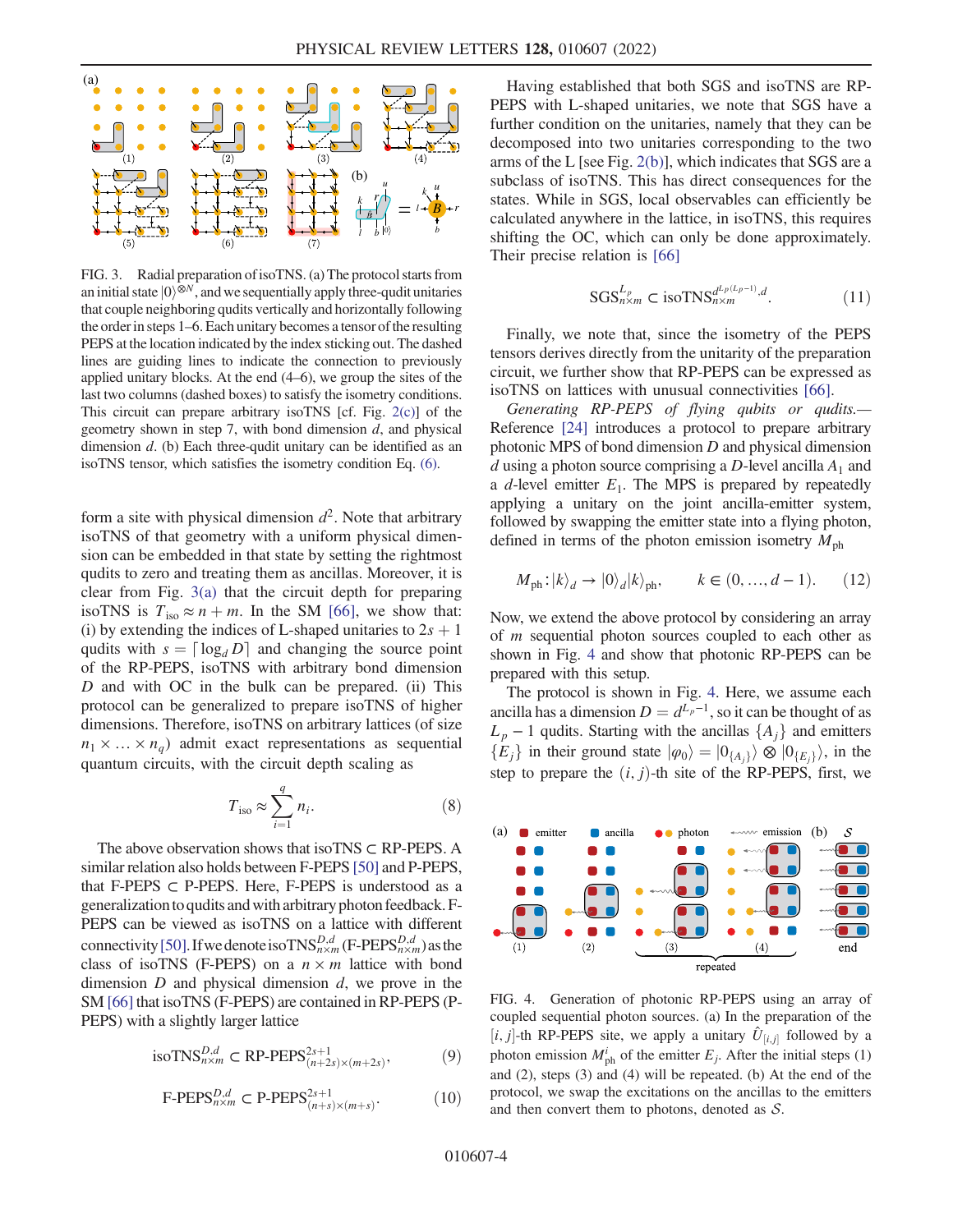apply a unitary  $\hat{U}_{[i,j]}$  that acts on the ancillas  $\{A_j, \ldots, A_j\}$  $A_{j+L_p-1}$  and emitters  $\{E_j, ..., E_{j+L_p-1}\}\$  [see Fig. [4\(a\)](#page-3-1) for  $L_p = 2$  case]. After the unitary, we trigger the photon emission from the emitter  $E_j$  (denoted as  $M_{ph}^j$  [cf. Eq. [\(12\)\]](#page-3-2)). To disentangle the ancilla from the photons, in the last  $L_p - 1$  steps of the protocol, we sequentially swap the effective  $L_p - 1$  qudits contained in the ancilla into photons [cf. Fig. [4\(b\)](#page-3-1)], an operation collectively denoted by  $S$ . The final state of the system is  $|\varphi_0\rangle |\psi_{RP}\rangle_{\text{ph}}$ , with the photonic state

$$
|\psi_{\rm RP}\rangle_{\rm ph} = \langle \varphi_0 | \mathcal{S} \prod_{i=1}^{n-L_p+1} \prod_{j=1}^{m-L_p+1} (M_{\rm ph}^j \hat{U}_{[i,j]}) | \varphi_0 \rangle. \tag{13}
$$

 $|\psi_{RP}\rangle_{ph}$  is an arbitrary RP-PEPS with open boundary condition and plaquette size  $L_p$ , with its source point at the first photonic qudit. The circuit depth is the same as that of a matter-based lattice case [cf. Eq. [\(1\)](#page-0-0)]. The same protocol also allows us to prepare isoTNS [\[66](#page-5-16)], and this setup can be used to prepare photonic F-PEPS with circuit depth  $O(N)$  [[66\]](#page-5-16).

Notice that, at the boundary of the photon source array, the photon emission process emits multiple photons, as visualized in Fig. [4\(a4\)](#page-3-1). In contrast to the protocol that produces RP-PEPS on a matter-based lattice, here, the overlap of gates along the horizontal direction results from acting on the ancillas. In Ref. [\[74\]](#page-5-21), we propose a cavitytransmon setup to realize this protocol and elaborate on how to create the two-dimensional photonic cluster state and the toric code state [[75](#page-5-22)].

Conclusion.—We have introduced P-PEPS and the subclass RP-PEPS, which constitute a natural generalization of sequential preparation protocols from one to higher dimensions. These states satisfy area-law entanglement by construction, combine the capacity to host long-range correlations, topologically ordered states, and a large subclass of PEPS with a simple and efficient preparation protocol. Our work helps to clarify the relation between various relevant classes of PEPS, including SGS [[49](#page-5-6)], F-PEPS [\[50\]](#page-5-7) and isoTNS [\[51\]](#page-5-8), that we show SGS  $\subset$ isoTNS ⊂ RP-PEPS, and F-PEPS ⊂ P-PEPS.

The family of states we introduce comes with explicit protocols that prepare them in matter-based and photonbased lattices, which makes them promising targets for near-term experimental realization. Furthermore, one can include several layers of sequential plaquettes to increase the expressivity of the ansatz.

We acknowledge funding from ERC Advanced Grant QUENOCOBA under the EU Horizon 2020 program (Grant Agreement No. 742102), and within the D-A-CH Lead-Agency Agreement through Project No. 414325145 (BEYOND C), and the European Union's Horizon 2020 research and innovation program under Grant No. 899354 (FET Open SuperQuLAN).

<span id="page-4-0"></span>[\\*](#page-0-1) These authors contributed equally.

- <span id="page-4-1"></span>[1] F. Verstraete, V. Murg, and J. I. Cirac, [Adv. Phys.](https://doi.org/10.1080/14789940801912366) 57, 143 [\(2008\).](https://doi.org/10.1080/14789940801912366)
- [2] R. Orús, [Nat. Rev. Phys.](https://doi.org/10.1038/s42254-019-0086-7) 1, 538 (2019).
- <span id="page-4-2"></span>[3] J. I. Cirac, D. Perez-Garcia, N. Schuch, and F. Verstraete, [arXiv:2011.12127.](https://arXiv.org/abs/2011.12127)
- <span id="page-4-3"></span>[4] M. Fannes, B. Nachtergaele, and R. F. Werner, [Commun.](https://doi.org/10.1007/BF02099178) Math. Phys. 144[, 443 \(1992\)](https://doi.org/10.1007/BF02099178).
- [5] D. Perez-Garcia, F. Verstraete, M. M. Wolf, and J. I. Cirac, [Quantum Inf. Comput.](https://doi.org/10.26421/QIC7.5-6-1) 7, 401 (2007).
- <span id="page-4-4"></span>[6] U. Schollwöck, [Ann. Phys. \(Amsterdam\)](https://doi.org/10.1016/j.aop.2010.09.012) **326**, 96 (2011).
- <span id="page-4-5"></span>[7] M. B. Hastings, [J. Stat. Mech. \(2007\) P08024.](https://doi.org/10.1088/1742-5468/2007/08/P08024)
- <span id="page-4-6"></span>[8] F. Verstraete and J. I. Cirac, Phys. Rev. B 73[, 094423 \(2006\).](https://doi.org/10.1103/PhysRevB.73.094423)
- <span id="page-4-7"></span>[9] F. Verstraete and J. I. Cirac, [arXiv:0407066.](https://arXiv.org/abs/0407066)
- <span id="page-4-8"></span>[10] F. Verstraete, M. M. Wolf, D. Perez-Garcia, and J. I. Cirac, Phys. Rev. Lett. 96[, 220601 \(2006\)](https://doi.org/10.1103/PhysRevLett.96.220601).
- <span id="page-4-9"></span>[11] N. Schuch, I. Cirac, and D. Pérez-García, [Ann. Phys.](https://doi.org/10.1016/j.aop.2010.05.008) (Amsterdam) 325[, 2153 \(2010\).](https://doi.org/10.1016/j.aop.2010.05.008)
- <span id="page-4-10"></span>[12] M. A. Levin and X.-G. Wen, [Phys. Rev. B](https://doi.org/10.1103/PhysRevB.71.045110) 71, 045110 [\(2005\).](https://doi.org/10.1103/PhysRevB.71.045110)
- [13] Z.-C. Gu, M. Levin, B. Swingle, and X.-G. Wen, [Phys. Rev.](https://doi.org/10.1103/PhysRevB.79.085118) B 79[, 085118 \(2009\).](https://doi.org/10.1103/PhysRevB.79.085118)
- <span id="page-4-11"></span>[14] O. Buerschaper, M. Aguado, and G. Vidal, [Phys. Rev. B](https://doi.org/10.1103/PhysRevB.79.085119) 79, [085119 \(2009\).](https://doi.org/10.1103/PhysRevB.79.085119)
- <span id="page-4-12"></span>[15] C. L. Degen, F. Reinhard, and P. Cappellaro, [Rev. Mod.](https://doi.org/10.1103/RevModPhys.89.035002) Phys. 89[, 035002 \(2017\)](https://doi.org/10.1103/RevModPhys.89.035002).
- <span id="page-4-13"></span>[16] W. Dür, G. Vidal, and J. I. Cirac, [Phys. Rev. A](https://doi.org/10.1103/PhysRevA.62.062314) 62, 062314 [\(2000\).](https://doi.org/10.1103/PhysRevA.62.062314)
- <span id="page-4-14"></span>[17] D. M. Greenberger, M. A. Horne, and A. Zeilinger, in *Bell's* Theorem, Quantum Theory and Conceptions of the Universe (Springer, New York, 1989), pp. 69–72.
- <span id="page-4-15"></span>[18] H. J. Briegel and R. Raussendorf, [Phys. Rev. Lett.](https://doi.org/10.1103/PhysRevLett.86.910) 86, 910 [\(2001\).](https://doi.org/10.1103/PhysRevLett.86.910)
- <span id="page-4-16"></span>[19] M. Hein, J. Eisert, and H. J. Briegel, [Phys. Rev. A](https://doi.org/10.1103/PhysRevA.69.062311) 69, [062311 \(2004\).](https://doi.org/10.1103/PhysRevA.69.062311)
- <span id="page-4-25"></span>[20] A. Russo, E. Barnes, and S. E. Economou, [New J. Phys.](https://doi.org/10.1088/1367-2630/ab193d) 21, [055002 \(2019\).](https://doi.org/10.1088/1367-2630/ab193d)
- <span id="page-4-17"></span>[21] K. Azuma, K. Tamaki, and H. K. Lo, [Nat. Commun.](https://doi.org/10.1038/ncomms7787) 6, 6787 [\(2015\).](https://doi.org/10.1038/ncomms7787)
- <span id="page-4-18"></span>[22] C. Kruszynska and B. Kraus, [Phys. Rev. A](https://doi.org/10.1103/PhysRevA.79.052304) 79, 052304 [\(2009\).](https://doi.org/10.1103/PhysRevA.79.052304)
- <span id="page-4-19"></span>[23] M. Rossi, M. Huber, D. Bruß, and C. Macchiavello, [New J.](https://doi.org/10.1088/1367-2630/15/11/113022) Phys. 15[, 113022 \(2013\)](https://doi.org/10.1088/1367-2630/15/11/113022).
- <span id="page-4-20"></span>[24] C. Schön, E. Solano, F. Verstraete, J. I. Cirac, and M. M. Wolf, Phys. Rev. Lett. 95[, 110503 \(2005\)](https://doi.org/10.1103/PhysRevLett.95.110503).
- <span id="page-4-21"></span>[25] C. Schön, K. Hammerer, M. M. Wolf, J. I. Cirac, and E. Solano, Phys. Rev. A 75[, 032311 \(2007\)](https://doi.org/10.1103/PhysRevA.75.032311).
- <span id="page-4-22"></span>[26] A. Smith, B. Jobst, A. G. Green, and F. Pollmann, [arXiv:](https://arXiv.org/abs/1910.05351) [1910.05351.](https://arXiv.org/abs/1910.05351)
- <span id="page-4-23"></span>[27] S.-H. Lin, R. Dilip, A. G. Green, A. Smith, and F. Pollmann, PRX Quantum 2[, 010342 \(2021\)](https://doi.org/10.1103/PRXQuantum.2.010342).
- <span id="page-4-24"></span>[28] K. M. Gheri, C. Saavedra, P. Törmä, J. I. Cirac, and P. Zoller, Phys. Rev. A 58[, R2627 \(1998\).](https://doi.org/10.1103/PhysRevA.58.R2627)
- [29] C. Saavedra, K. M. Gheri, P. Törmä, J. I. Cirac, and P. Zoller, Phys. Rev. A 61[, 062311 \(2000\).](https://doi.org/10.1103/PhysRevA.61.062311)
- <span id="page-4-26"></span>[30] N. H. Lindner and T. Rudolph, [Phys. Rev. Lett.](https://doi.org/10.1103/PhysRevLett.103.113602) 103, 113602 [\(2009\).](https://doi.org/10.1103/PhysRevLett.103.113602)
- [31] I. Schwartz, D. Cogan, E. R. Schmidgall, Y. Don, L. Gantz, O. Kenneth, N. H. Lindner, and D. Gershoni, [Science](https://doi.org/10.1126/science.aah4758) 354, [434 \(2016\)](https://doi.org/10.1126/science.aah4758).